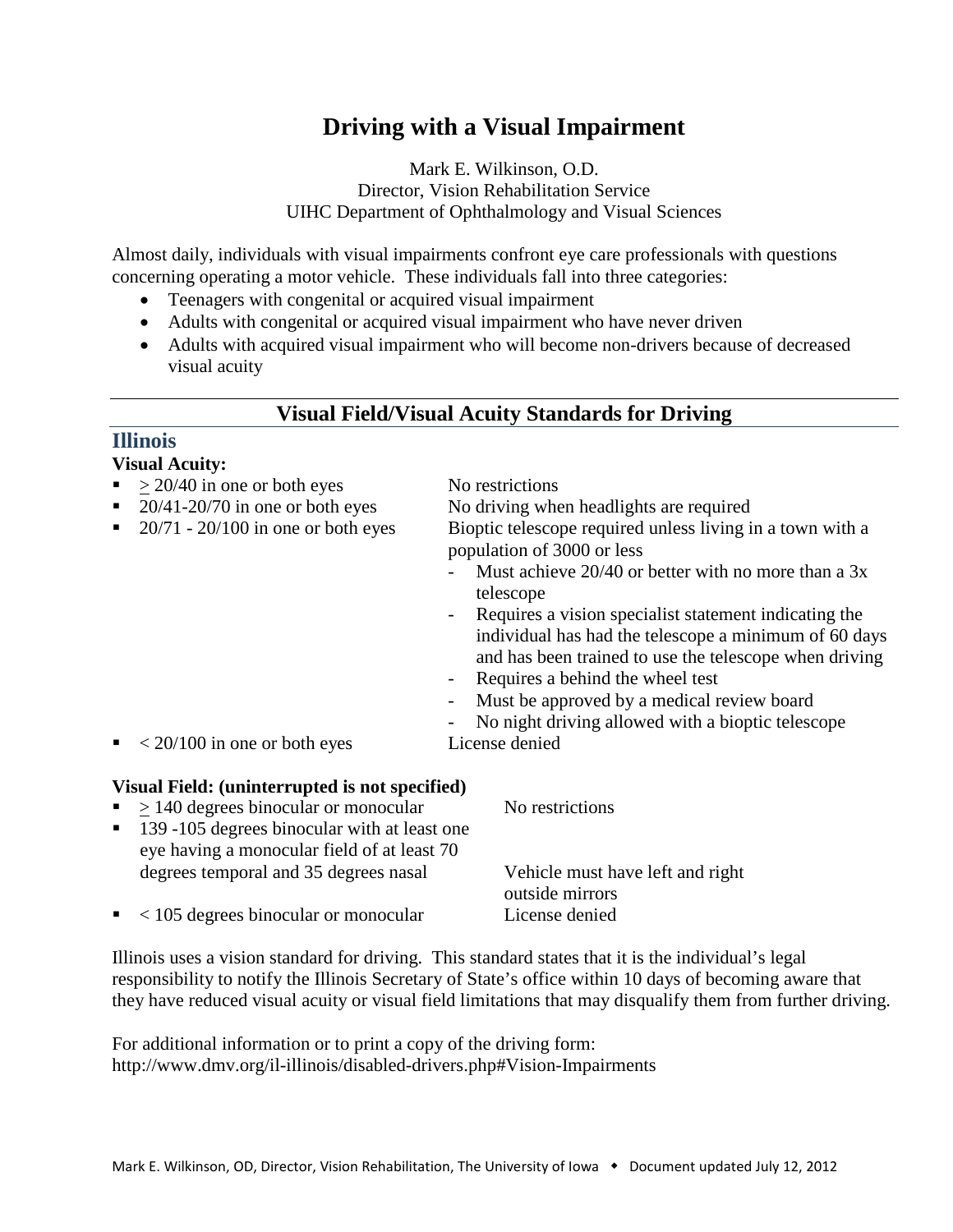### **Iowa**

#### **Visual Acuity:**

- $\geq$  20/40 in one or both eyes No restrictions<br>20/41-20/70 in one or both eyes No driving whe
- 
- $\approx 20/71 20/199$  in one or both eyes Discretionary issuance

No driving when headlights are required

Behind the wheel testing can be requested via discretionary review process to gain privilege to drive when headlights are required.

- Requires a vision specialist statement indicating the individual is visually competent to drive
- Requires a behind the wheel test
- The behind the wheel testing is used to determine maximum speed, distance from home and whether ok to drive when headlights are required
- If  $VA < 20/100$ , must also be approved by a medical review board
- If VA is  $\langle 20/100$  in the left eye, will be required to have a left and right outside mirror
- < 20/200 in one or both eyes License denied

**Bioptic Telescopes:** Not allowed to achieve the visual acuity standards noted above

# **Visual Field: (uninterrupted is not specified)**

|            | $\blacktriangleright$ 140 degrees binocular | No restrictions                                                                                                                |
|------------|---------------------------------------------|--------------------------------------------------------------------------------------------------------------------------------|
| ٠          | $140$ degrees but $\geq$ 110 degrees        |                                                                                                                                |
|            | binocular or $\geq$ 100 degrees monocular   | Will be required to have a left and right outside mirror                                                                       |
| <b>B</b> C | $\leq$ 110 degrees binocular or             |                                                                                                                                |
|            | $<100$ degrees monocular, but               |                                                                                                                                |
|            | $\geq$ 75 degrees monocular or binocular    | Discretionary issuance                                                                                                         |
|            |                                             | Requires a vision specialist statement indicating the<br>$\overline{\phantom{0}}$<br>individual is visually competent to drive |
|            |                                             | Requires a behind the wheel test                                                                                               |
|            | <75 degrees binocular or monocular          | Discretionary issuance                                                                                                         |
|            |                                             | Requires a vision specialist statement indicating the<br>-                                                                     |
|            |                                             | individual is visually competent to drive                                                                                      |
|            |                                             | Requires a behind the wheel test<br>$\qquad \qquad -$                                                                          |
|            |                                             | Must also be approved by a medical review board                                                                                |
|            | 20 degrees binocular or monocular           | License denied                                                                                                                 |

Iowa uses a vision standard for licensure. This standard states that the individual is legally qualified to drive, until their license comes up for renewal, regardless of whether their visual acuity or visual field becomes impaired during the interval between licensing renewal. Although individuals with acquired visual impairments are legally qualified to drive until their license is up for renewal, civil liability exposure exists if they continue to drive with the knowledge that they would no longer visually qualify to drive, if they attempted to renew their license. If the Iowa Department of Transportation becomes aware that a person has experienced a decrease in their visual acuity or visual field, the DOT will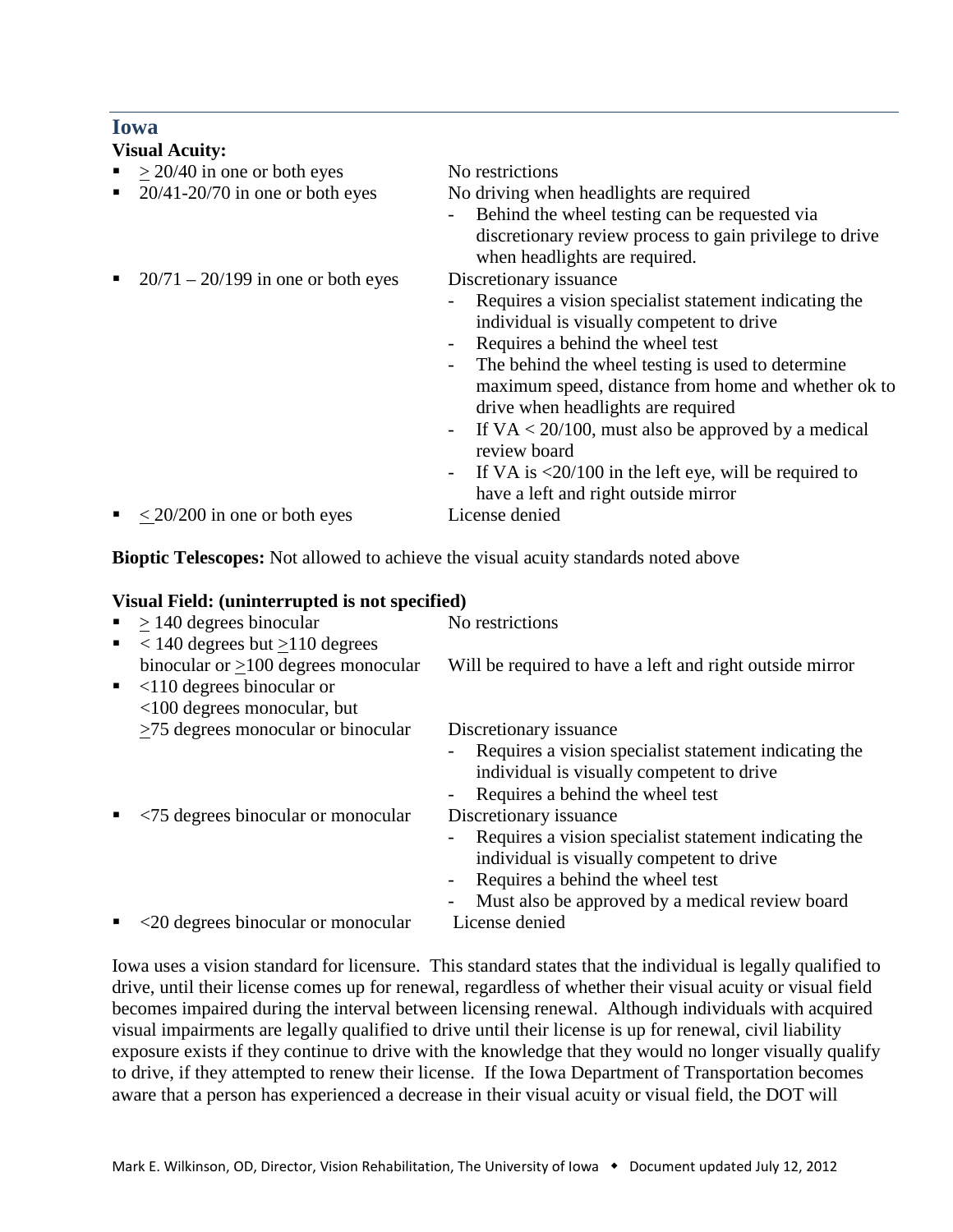arrange for a re-evaluation to see if the person is capable of continuing to safely operate a motor vehicle.

For additional information: http://www.iamvd.com/ods/index.htm

To print a copy of the driving form: https://forms.iowadot.gov/BrowseForms.aspx?category=2

#### **Iowa Dark Window Exemption**

#### **Effective July 4, 2012 ADMINISTRATIVE RULE 761-450.7(3)**

The dark window exemptions will no longer be granted from the minimum standard of transparency. A motor vehicle fitted with a front windshield, a front side window or a front side wing window with less than 70 percent but not less than 35 percent light transmittance before July 4, 2012, may continue to be maintained and operated after July 4, 2012, so long as the vehicle continues to be used for the transport of a passenger or operator and the dark window exemption which documented a medical need for such reduced transparency, was signed by the person's physician before July 4, 2012. The exemption must be carried at all times in the vehicle to which it applies. At such time the vehicle is no longer used for the transport of the passenger or operator that is the subject of the exemption, the exemption expires and may not be used on any replacement vehicle purchased after July 3, 2012. The owner of the vehicle to which the exemption applied must return the vehicle to conformance with the minimum standard of transparency within 60 days of expiration of the exemption.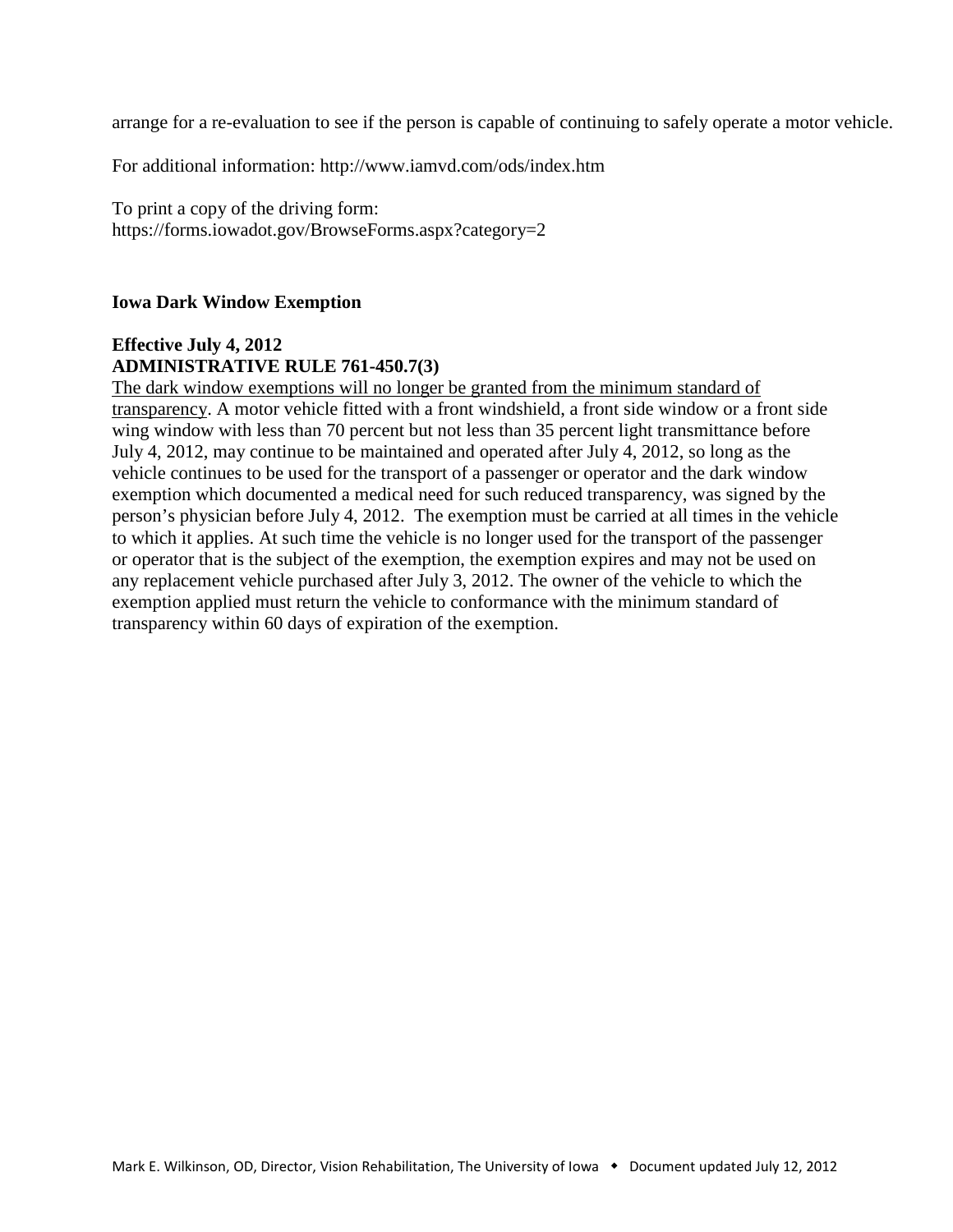## **Missouri**

**Visual Acuity:** 

- $> 20/40$  in one or both eyes No restrictions
- 20/41-20/160 in one or both eyes Discretionary issuance
- $\sim 20/160$  in one or both eyes License denied

**Bioptic Telescopes:** Not allowed to achieve the visual acuity standards noted above

### **Visual Field: (uninterrupted is not specified)**

- $\sim$  >55 degrees in each eye or 85 degrees monocular No restrictions
- 
- 70-109 degrees binocular or monocular Discretionary issuance
- $<$ 70 degrees binocular or monocular

Missouri uses a vision standard for licensure. This standard states that the individual is legally qualified to drive, until their license comes up for renewal, regardless of whether their visual acuity or visual field becomes impaired during the interval between licensing renewal. Although individuals with acquired visual impairments are legally qualified to drive until their license is up for renewal, civil liability exposure exists, if they continue to drive with the knowledge that they would no longer visually qualify to drive, if they attempted to renew their license. If the Missouri Motor Vehicle Department becomes aware that a person has experienced a decrease in their visual acuity or visual field, the DOT will arrange for a re-evaluation to see if the person is capable of continuing to safely operate a motor vehicle.

For additional information: http://www.dor.mo.gov/mvdl/drivers/dlguide/

To print a copy of the driving form:

http://dor.mo.gov/forms/index.php?formName=&category=2&year=&searchForms=Search+Forms choose form 999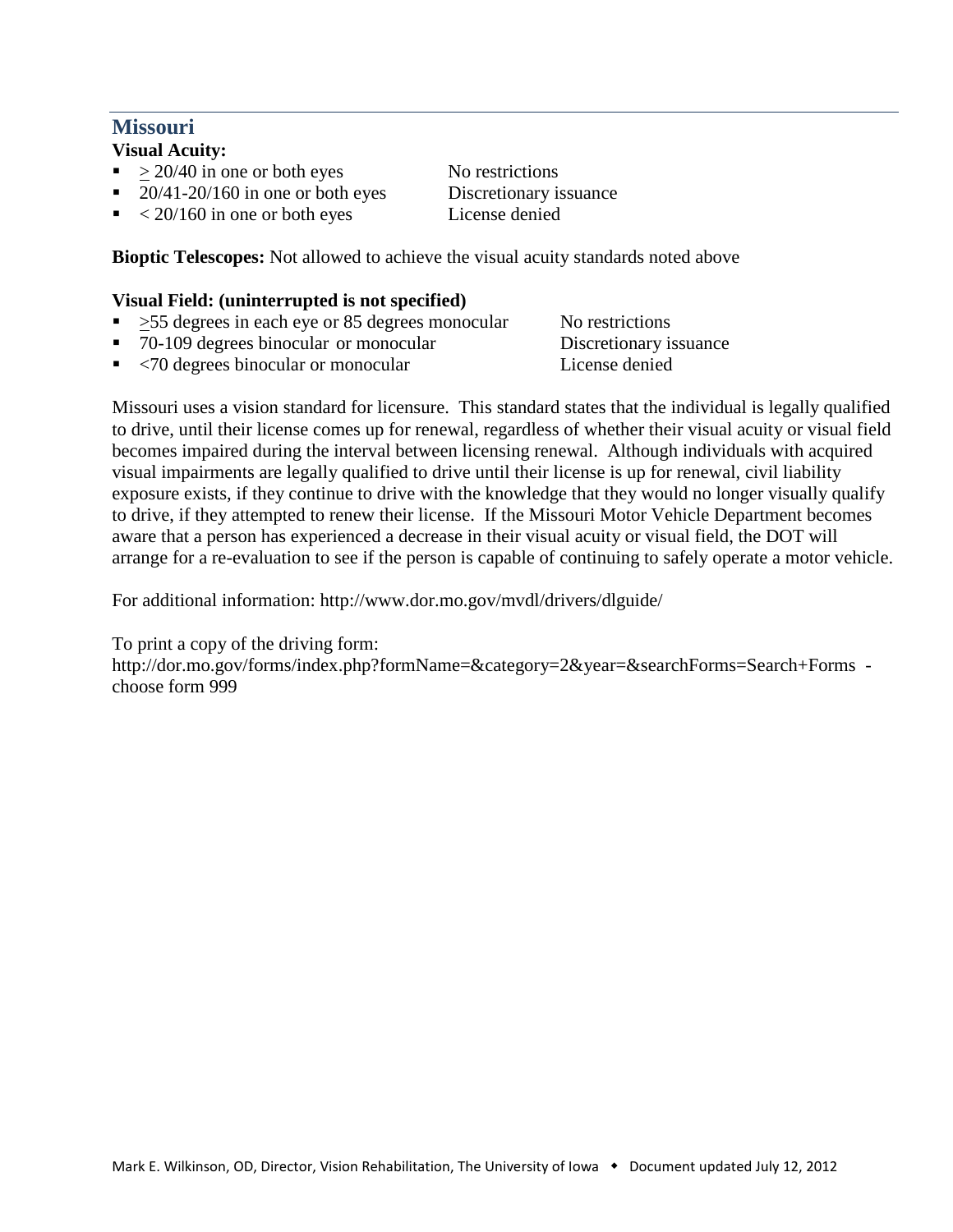### **Minnesota**

- $\approx$  > 20/40 in one or both eyes No restrictions
- 20/41-20/70 in one or both eyes Speed restrictions
- 

- May also have time of day and radius from home restrictions
- 20/71 20/99 in one or both eyes Discretionary issuance

- Requires a vision specialist statement indicating the individual is visually competent to drive
- Requires a behind the wheel test
- May have speed, time of day and radius from home

 $\sim 20/100$ 

restrictions<br>License denied

**Bioptic Telescopes:** Not currently allowed to achieve the visual acuity standards noted above

### **Visual Field: (uninterrupted is not specified)**

| $\sim$ > 105 degrees binocular or monocular<br>No restrictions<br>Discretionary issuance<br>- vehicle may require left and right outside mirrors, in |  |
|------------------------------------------------------------------------------------------------------------------------------------------------------|--|
| $\sim$ 105 degrees binocular or monocular                                                                                                            |  |
|                                                                                                                                                      |  |
| addition to speed, radius from home and time of day<br>restrictions                                                                                  |  |
| $\sim$ <100 degrees binocular or monocular<br>License denied                                                                                         |  |

Minnesota uses a vision standard for driving. This standard states that it is the individual's legal responsibility to notify the Minnesota Driver and Vehicle Services office when they becoming aware that they have reduced visual acuity or visual field limitations that may disqualify them from further driving.

For additional information: http://www.dps.state.mn.us/dvs/index.html

To print a copy of the driving form: https://dps.mn.gov/divisions/dvs/forms-documents/Pages/driverslicense-forms.aspx - select form PS30338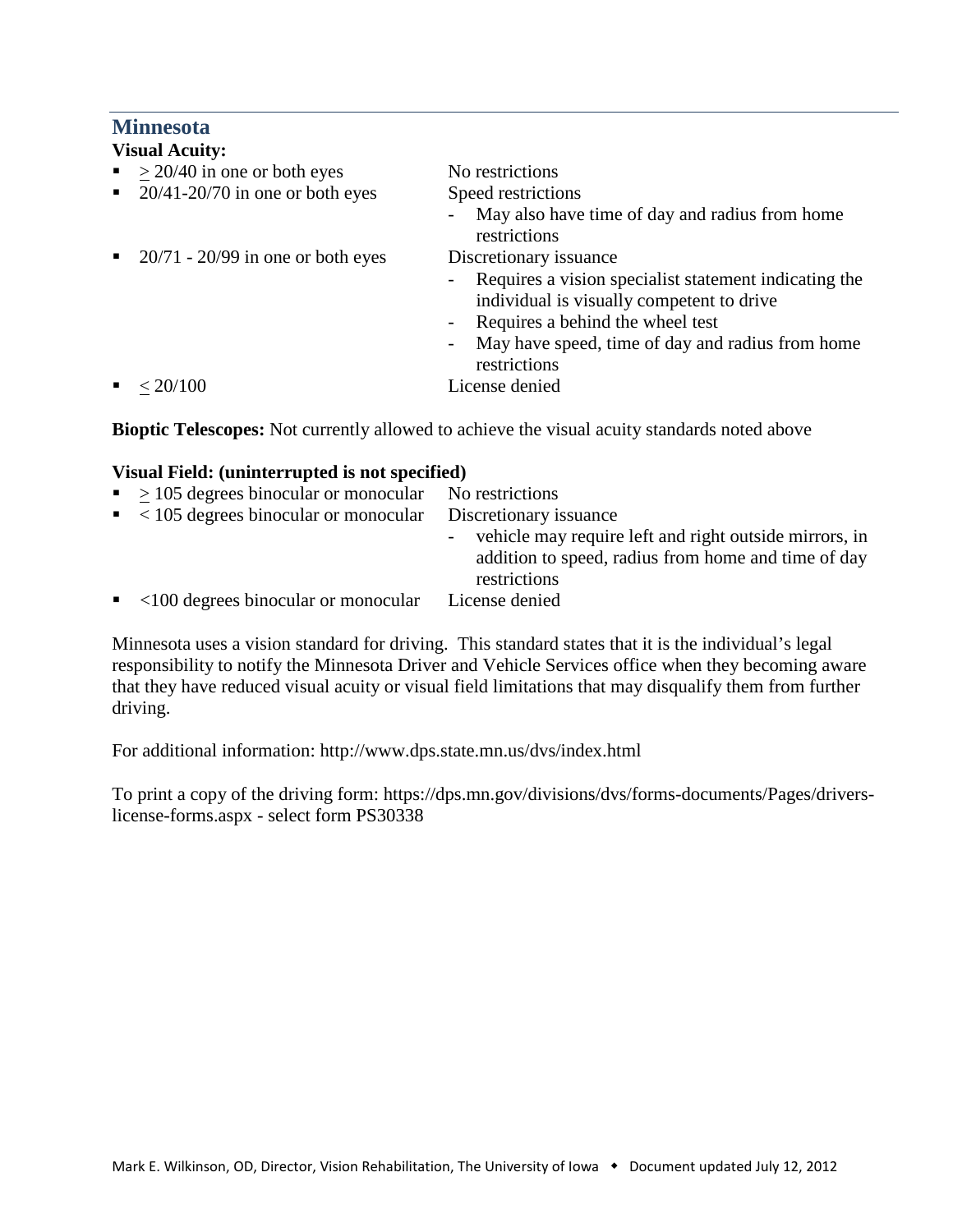# **Nebraska**

### **Visual Acuity:**

 $> 20/40$  in one or both eyes No restrictions • 20/41-20/60 in one or both eyes No driving when headlights are required 20/60-20/70 If blind in fellow eye, license will be denied 20/70 in one or both eyes No driving when headlights are required and speed limitations  $\sim 20/71$  in one or both eyes License denied **Bioptic Telescopes:** Are allowed to achieve the visual acuity standards noted above

### **Visual Field: (uninterrupted is specified)**

- $> 140$  degrees binocular or monocular No restrictions
- 
- 
- < 100 degrees binocular or monocular License denied

 139-120 degrees binocular or monocular Vehicle must have left and right outside mirrors 100-119 degrees binocular or monocular No driving when headlights are required - Radius from home and speed limitations

Nebraska uses a vision standard for licensure. This standard states that the individual is legally qualified to drive, until their license comes up for renewal, regardless of whether their visual acuity or visual field becomes impaired during the interval between licensing renewal. Although individuals with acquired visual impairments are legally qualified to drive until their license is up for renewal, civil liability exposure exists, if they continue to drive with the knowledge that they would no longer visually qualify to drive, if they attempted to renew their license. If the Nebraska Department of Motor Vehicle becomes aware that a person has experienced a decrease in their visual acuity or visual field, the DOT will arrange for a re-evaluation to see if the person is capable of continuing to safely operate a motor vehicle.

For additional information: http://www.dmv.state.ne.us/examining

To print a copy of the driving form: http://www.dmv.state.ne.us/examining/forms#vision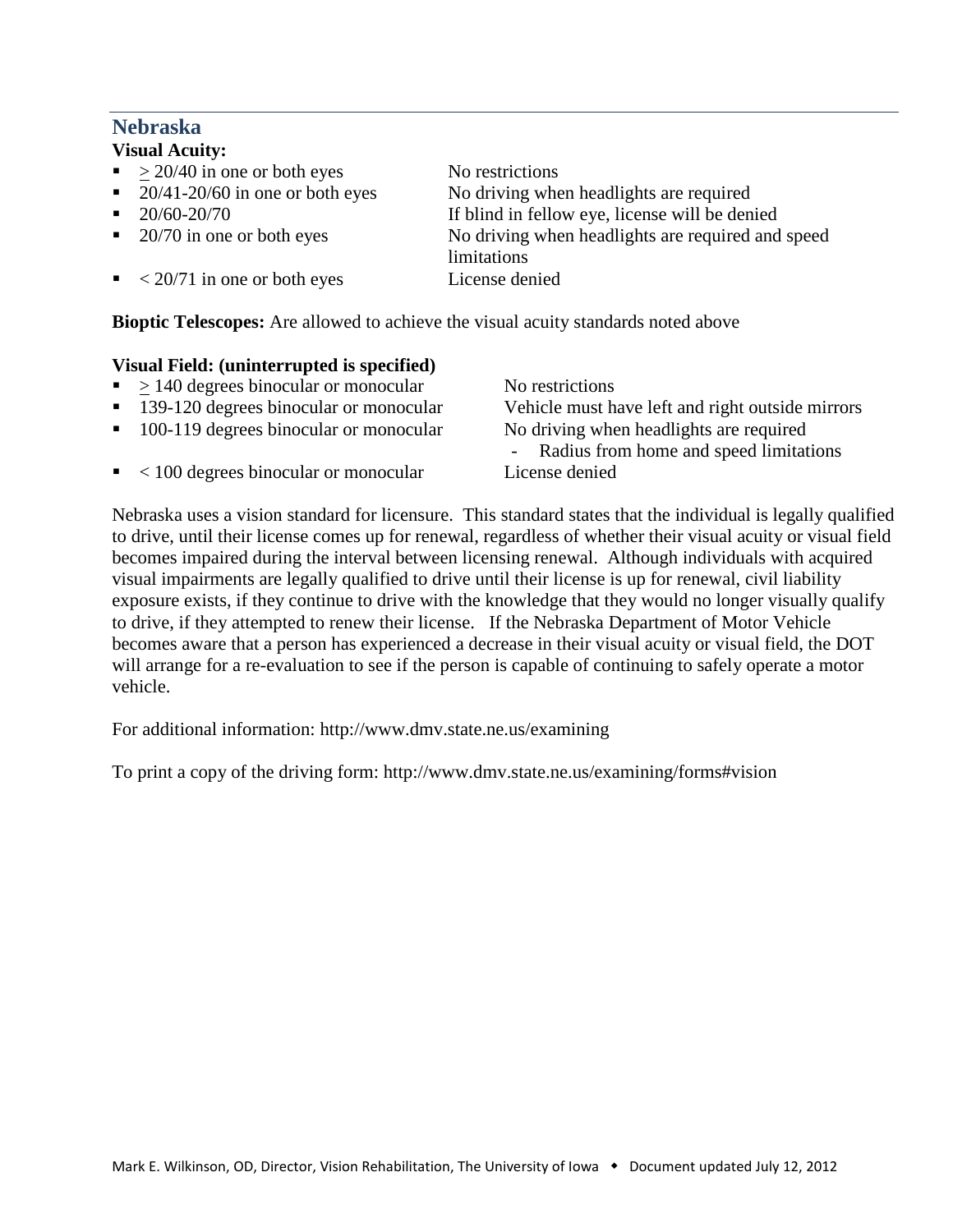# **South Dakota**

| <b>Visual Acuity:</b>                                            |                                                                                                                                                                                                                               |  |  |  |
|------------------------------------------------------------------|-------------------------------------------------------------------------------------------------------------------------------------------------------------------------------------------------------------------------------|--|--|--|
| $\sim$ > 20/40 in one or both eyes                               | No restrictions if fellow eye is at least 20/50<br>If fellow eye less than 20/60, left and right outside<br>$\sim$ $-$<br>mirrors required                                                                                    |  |  |  |
| $20/41 - 20/60$ in one or both eyes<br>$\mathbf{H}^{\text{max}}$ | Discretionary issuance<br>Requires a vision specialist statement indicating the<br>$\sim$ $-$<br>individual is visually competent to drive<br>May result in speed, time of day and radius from home<br>$\sim$<br>restrictions |  |  |  |
| $\sim 20/60$ in one or both eyes                                 | License denied                                                                                                                                                                                                                |  |  |  |

**Bioptic Telescopes:** Not allowed to achieve the visual acuity standards noted above

#### **Visual Field:**

Not considered

South Dakota uses a vision standard for licensure. This standard states that the individual is legally qualified to drive, until their license comes up for renewal, regardless of whether their visual acuity or visual field becomes impaired during the interval between licensing renewal. Although individuals with acquired visual impairments are legally qualified to drive until their license is up for renewal, civil liability exposure exists, if they continue to drive with the knowledge that they would no longer visually qualify to drive, if they attempted to renew their license. If the South Dakota Department of Public Safety becomes aware that a person has experienced a decrease in their visual acuity or visual field, the DOT will arrange for a re-evaluation to see if the person is capable of continuing to safely operate a motor vehicle.

For additional information or to print a copy of the driving form: http://www.state.sd.us/dps/dl/Applications/main.asp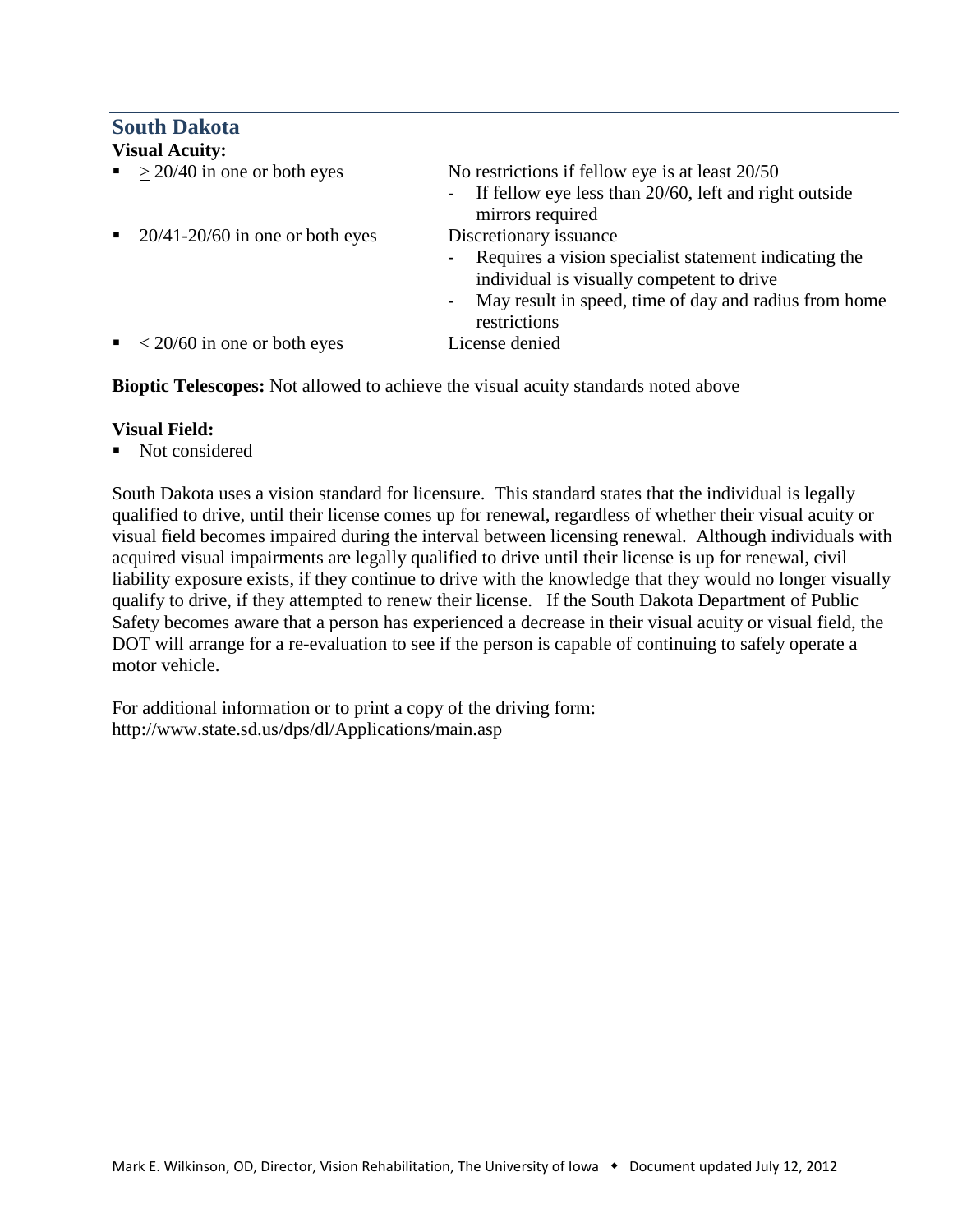## **Wisconsin**

| <b>Visual Acuity:</b> |                                           |                                                                                                                                                                               |  |  |
|-----------------------|-------------------------------------------|-------------------------------------------------------------------------------------------------------------------------------------------------------------------------------|--|--|
|                       | $\sim 20/40$ in one or both eyes          | No restrictions                                                                                                                                                               |  |  |
|                       | $\sim 20/41 - 20/100$ in one or both eyes | Discretionary issuance                                                                                                                                                        |  |  |
|                       |                                           | - Requires a vision specialist statement of visual acuity<br>- May require a behind the wheel test<br>- May result in speed, time of day and radius from home<br>restrictions |  |  |
|                       | $\sim 20/100$ in one or both eyes         | License denied                                                                                                                                                                |  |  |

**Bioptic Telescopes:** Not allowed to achieve the visual acuity standards noted above

#### **Visual Field: (uninterrupted is not specified)**

| $\blacktriangleright$ 140 degrees binocular                    | No restrictions                                          |
|----------------------------------------------------------------|----------------------------------------------------------|
| • 139-40 degrees binocular or monocular Discretionary issuance |                                                          |
|                                                                | - Requires a vision specialist statement of visual field |
|                                                                | - May require a behind the wheel test                    |
|                                                                | - May result in speed, time of day and radius from home  |
|                                                                | restrictions                                             |
| $\sim$ <40 degrees binocular or monocular                      | License denied                                           |

Wisconsin uses a vision standard for licensure. This standard states that the individual is legally qualified to drive, until their license comes up for renewal, regardless of whether their visual acuity or visual field becomes impaired during the interval between licensing renewal. Although individuals with acquired visual impairments are legally qualified to drive until their license is up for renewal, civil liability exposure exists, if they continue to drive with the knowledge that they would no longer visually qualify to drive, if they attempted to renew their license. If the Wisconsin Department of Transportation becomes aware that a person has experienced a decrease in their visual acuity or visual field, the DOT will arrange for a re-evaluation to see if the person is capable of continuing to safely operate a motor vehicle.

For additional information or to print a copy of the driving form: http://www.dot.wisconsin.gov/drivers/drivers/apply/vision.htm